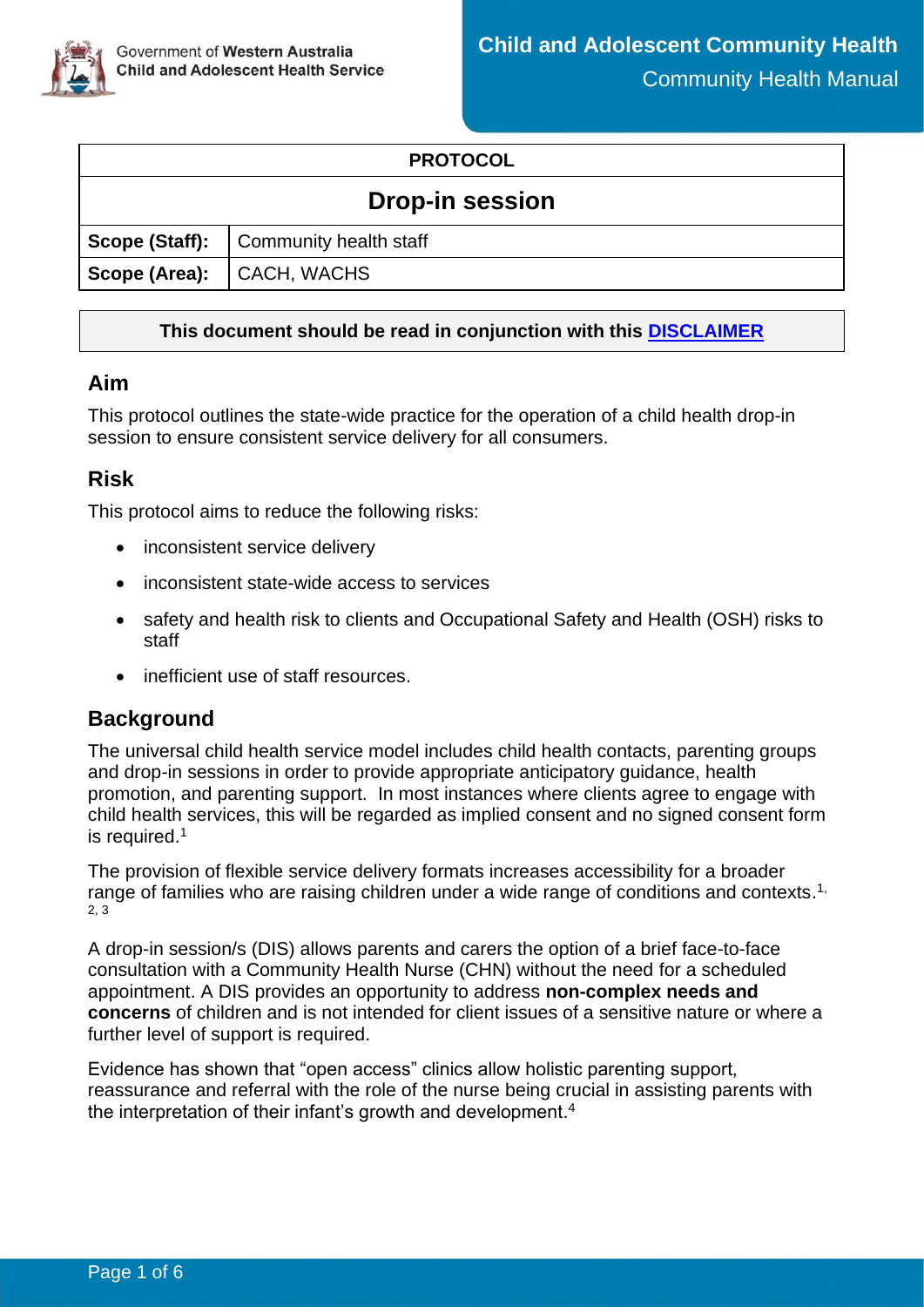# **Key Points**

- A DIS is **suitable for brief intervention** for non-complex concerns, health promotion/education, parental reassurance, general advice and interpretation of infant growth and development.
- A DIS is **not suitable for monitoring issues of clinical concern** such as possible growth faltering. Appointments must be booked or formal referrals made where clear issues of clinical concern requiring follow up are identified and documented.
- CHNs need to be aware of the **boundaries of their professional practice** and availability of local resources to support the family.
- A DIS is not intended to facilitate CHN-led parent social networking.

# **Equipment**

- Infant weighing scales
- Wipes, hand sanitiser, and bin for general waste
- Change mats
- Relevant, endorsed child health resources
- Access to relevant electronic data systems
- Drop-in session attendance form (CHS830)

# **Process/Procedure**

| <b>Steps</b>                                                                                                                                   | <b>Additional Information</b>                                                                                                                                                                               |  |  |
|------------------------------------------------------------------------------------------------------------------------------------------------|-------------------------------------------------------------------------------------------------------------------------------------------------------------------------------------------------------------|--|--|
| 1. Planning<br>DIS planning will be led by the Clinical<br>Nurse Manager - Community Health (CNM-<br>CH) in consultation with CHN at a team or | Planning will take into account local<br>needs, geographic coverage, staffing<br>and relevant population and health<br>data.                                                                                |  |  |
| regional level.                                                                                                                                | DIS within a region should be<br>available on differing days of the week<br>and at varying times throughout the<br>region, providing clients with flexibility<br>in accessing community health<br>services. |  |  |
|                                                                                                                                                | The effectiveness of the delivery and<br>scheduling of DIS will be reviewed<br>using monthly management reports by<br>the CNM-CH and other relevant data.                                                   |  |  |
|                                                                                                                                                | <b>CACH only: CNM-CH to ensure that</b><br>Child Health Booking System (CHBS)<br>have an up-to-date listing of DIS in<br>their area.                                                                        |  |  |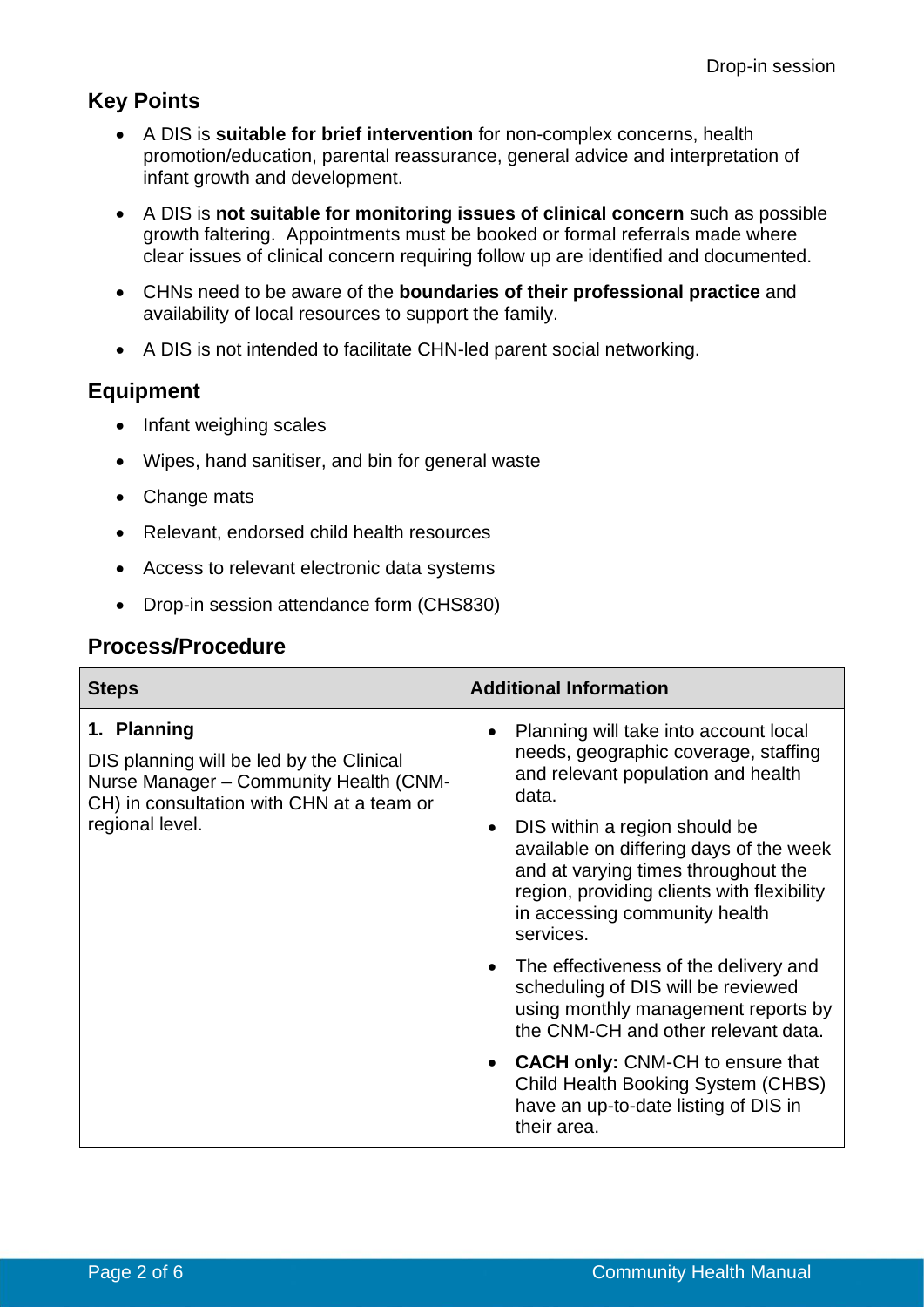| <b>Steps</b>                                                                                                                                                                                                                                                                                                                                                                                                                                    | <b>Additional Information</b>                                                                                                                                                                                                                                                                                                                                                                                                                                |  |  |
|-------------------------------------------------------------------------------------------------------------------------------------------------------------------------------------------------------------------------------------------------------------------------------------------------------------------------------------------------------------------------------------------------------------------------------------------------|--------------------------------------------------------------------------------------------------------------------------------------------------------------------------------------------------------------------------------------------------------------------------------------------------------------------------------------------------------------------------------------------------------------------------------------------------------------|--|--|
| 2. Promotion<br>Clients may be provided with a PHR insert<br>detailing drop-in sessions.<br>Standardised DIS posters are available for<br>display within the CHC or on community<br>noticeboards.                                                                                                                                                                                                                                               | PHR inserts for drop-in sessions are<br>$\bullet$<br>available on HealthPoint under<br>Resources-Posters- Templates.<br>DIS editable posters for CACH and<br>$\bullet$<br>WACHS are available on HealthPoint<br>under Resources-Posters- Templates.                                                                                                                                                                                                          |  |  |
| 3. Duration<br>DIS will be available for a timeframe of 90-<br>120 minutes client contact time (depending<br>on numbers attending) with additional time<br>allocated for documentation, setup and pack<br>down.                                                                                                                                                                                                                                 |                                                                                                                                                                                                                                                                                                                                                                                                                                                              |  |  |
| 4. CACH only: Child Development<br>Information System (CDIS) Calendar<br><b>Booking</b><br>One nurse to schedule DIS availability in<br>their calendar in CDIS using Group/Multi<br><b>Session</b> (in <b>Notes</b> section write 'DIS').<br>Other nurses attending should<br>schedule Standby appointments or to<br>leave it blank in the DIS timeslot in<br>their calendars.                                                                  | DIS need to be scheduled into CDIS to<br>$\bullet$<br>avoid CHBS or CHN making formal<br>appointments.<br>Scheduling DIS into CDIS will allow<br>$\bullet$<br>DIS occasions of service to be<br>accurately reported.                                                                                                                                                                                                                                         |  |  |
| 5. Venue<br>A DIS must be provided in venues that are<br>suitable and take into account the following:<br>Sufficient space for multiple families<br>and their equipment.<br>Adequate occupational health and<br>safety (no trip, child safety, hygiene or<br>other hazards).<br>Sufficient alternative space for private<br>and confidential one-to-one discussion<br>as required.<br>Accessible by public transport and<br>sufficient parking. | When working in venues, staff must<br>$\bullet$<br>consider parent and child safety, and<br>the potential need for brief separate<br>private and confidential discussions.<br>Single clinic rooms and small waiting<br>areas are not suitable for DIS.<br>When considering venue suitability,<br>venues located in or near community<br>hubs, where multiple service providers<br>operate, can assist to link families with<br>other local support services. |  |  |
| 6. Staffing<br>Where feasible two staff will operate the DIS<br>at one time to ensure clients are seen in a<br>timely manner, confidentiality is maintained<br>and OSH issues are minimised.                                                                                                                                                                                                                                                    | Staffing will be reviewed by the CNM-<br>CH in consultation with teams and with<br>consideration of DIS attendance data<br>and attending client profiles.                                                                                                                                                                                                                                                                                                    |  |  |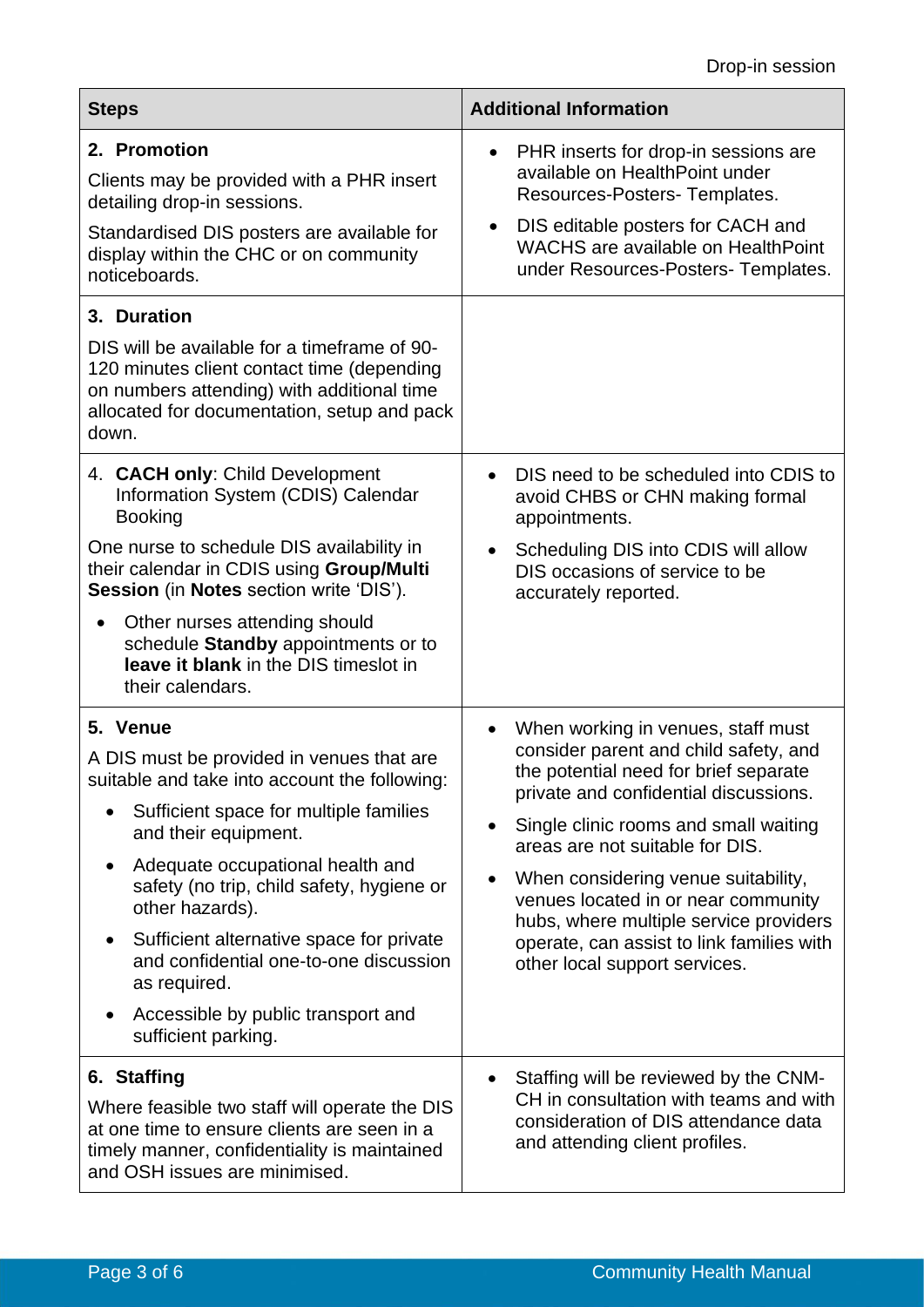| <b>Steps</b>                                                                                                                                                                                                                                                                                                                                                                                                                                                               | <b>Additional Information</b>                                                                                                                                                                                                                                                                                                                                                                                                                                                                                                                                                   |  |  |
|----------------------------------------------------------------------------------------------------------------------------------------------------------------------------------------------------------------------------------------------------------------------------------------------------------------------------------------------------------------------------------------------------------------------------------------------------------------------------|---------------------------------------------------------------------------------------------------------------------------------------------------------------------------------------------------------------------------------------------------------------------------------------------------------------------------------------------------------------------------------------------------------------------------------------------------------------------------------------------------------------------------------------------------------------------------------|--|--|
| 7. Confidentiality<br>Due consideration should be given to<br>conversations or advice being provided that<br>is confidential or sensitive in nature.                                                                                                                                                                                                                                                                                                                       | The CHN may suggest that an<br>٠<br>appointment may be required to<br>address the client's needs.                                                                                                                                                                                                                                                                                                                                                                                                                                                                               |  |  |
| 8. Drop-in session attendance form<br>All clients attending a DIS must be recorded<br>on an appropriate electronic data<br>information system.                                                                                                                                                                                                                                                                                                                             | Client details will be entered onto the<br>Drop-in session attendance form<br>(CHS830) by the CHN and kept<br>confidential during DIS.<br>The CHN will enter client details and<br>content of the contact from these<br>forms onto the relevant electronic data<br>information system at the conclusion<br>of the DIS.<br>The CHS830 is an operational tool,<br>not a client record, and therefore<br>should not be retained. The CHS830<br>will be securely destroyed according to<br>local processes as soon as possible<br>after the relevant client records are<br>updated. |  |  |
| 9. Documentation<br>All relevant clinical information must be<br>entered, including Aboriginal and Torres<br>Strait Islander status, into the relevant<br>electronic data information system.<br>Client records must be current, completed,<br>accurate and objective.                                                                                                                                                                                                     | CHN to allocate time at end of session<br>$\bullet$<br>to complete documentation in a timely<br>manner.<br>The CHN must accurately record the<br>topics discussed with each client in the<br>relevant electronic information system.<br><b>CACH only: ensure that "Drop-In</b><br>Session" box is checked on both the<br>CDIS client screen and acuity screen.                                                                                                                                                                                                                  |  |  |
| 10. Clients presenting with complex<br>issues and/or needs<br>Clients with complex issues and/or needs<br>often require a more comprehensive service<br>than can be provided in DIS and may<br>require services more appropriate to their<br>needs.<br>CHN need to ensure timely follow up and/or<br>referral for clients with complex needs, or if<br>a clinical concern is identified.<br>Clinical handover of clients will be<br>undertaken and documented according to | All clients with complex needs should have<br>identification in the client record of planned<br>follow up activities.<br>If a client originates from another centre, the<br>DIS CHN must notify and inform the original<br>CHC that the client has attended and:<br><b>CACH only: that CDIS notes are</b><br>$\bullet$<br>available<br><b>WACHS only: a progress note is</b><br>completed and sent to the originating<br>CHC where electronic notes are not<br>available.                                                                                                       |  |  |
| local processes.                                                                                                                                                                                                                                                                                                                                                                                                                                                           | All notifications must be time appropriate.                                                                                                                                                                                                                                                                                                                                                                                                                                                                                                                                     |  |  |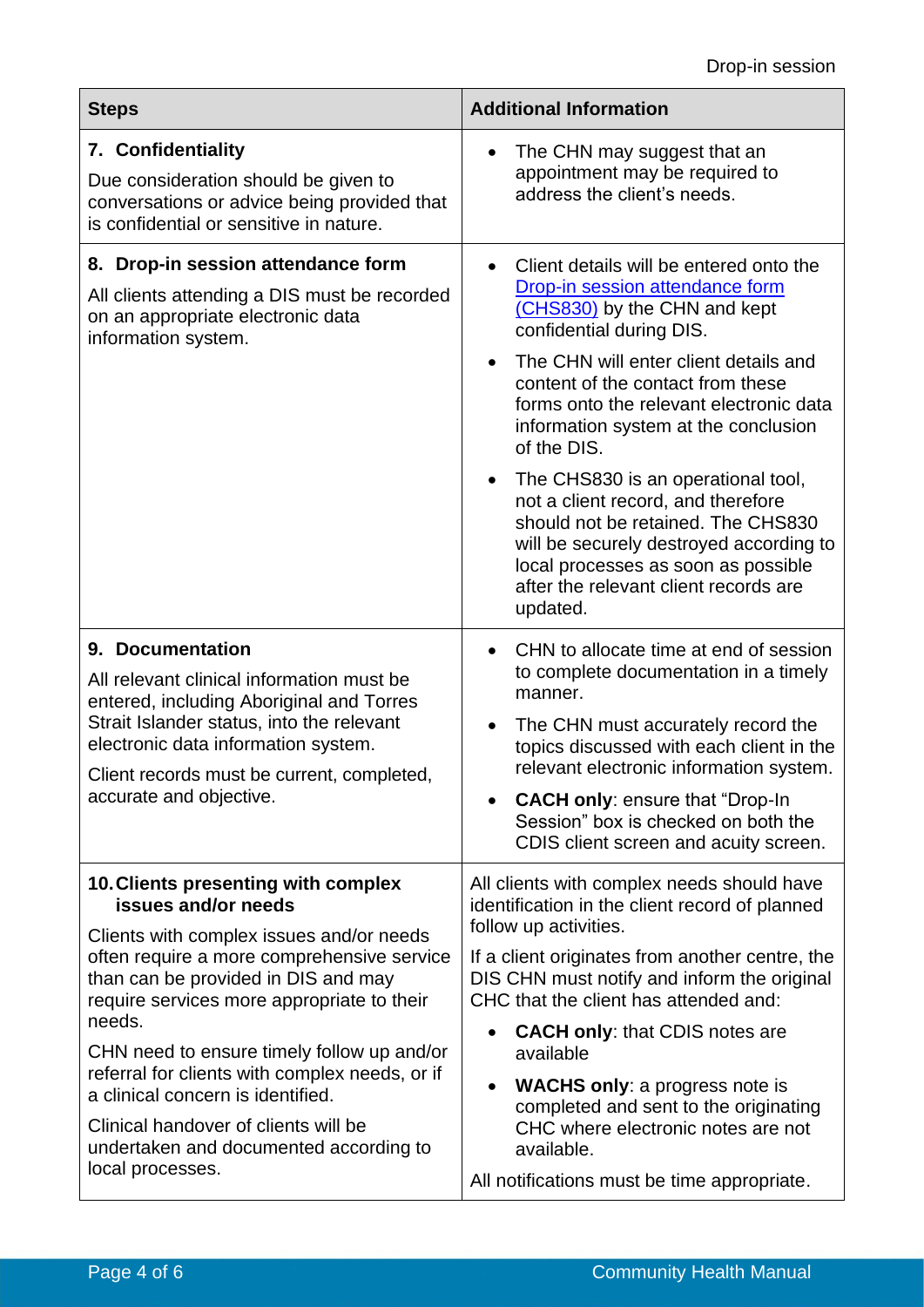| <b>Steps</b>                                                                | <b>Additional Information</b> |
|-----------------------------------------------------------------------------|-------------------------------|
| <b>CACH-CH refer to:</b>                                                    |                               |
| <b>Clinical handover- nursing (CAHS-CH)</b><br><b>Operational policy</b> )  |                               |
| <b>WACHS</b> refer to:                                                      |                               |
| <b>Clinical handover-population health</b><br>(WACHS Operational procedure) |                               |

#### **References**

- 1. Edmond K. The Western Australian Metropolitan Birth to School Entry Universal Health Service Delivery Model. Review of evidence with recommendations for an improved service delivery model. Department of Health Western Australia. 2015.
- 2. Australian Health Ministers' Advisory Council. Access principles of the national framework for universal child health and family services. Canberra: Department of Health and Ageing; 2011.
- 3. Western Australian Office of Auditor General. Universal child health checks follow-up. Perth: Office of the Auditor General; 2014.
- 4. Kearney L, Fulbrook, P. Open-Access child health clinics: The everyday experience of parents and child health nurses. Journal of Child Health Care. 2012; 16(1):5-16.

#### **Related internal policies, procedures and guidelines**

The following documents can be accessed in the Community Health Manual via the [HealthPoint](https://healthpoint.hdwa.health.wa.gov.au/policies/Pages/CACH-Community-Health.aspx) link or the [Internet](http://ww2.health.wa.gov.au/About-us/Child-and-Adolescent-Health-Service/Child-and-Adolescent-Community-Health/Professional-resources/Community-Health-Manual) link

Breastfeeding deviations from normal

[Clinical Handover](https://healthpoint.hdwa.health.wa.gov.au/policies/Pages/CACH-Operational-Policies.aspx) – Nursing (Operational Manual)

[Consent for Services](https://healthpoint.hdwa.health.wa.gov.au/policies/Pages/CACH-Operational-Policies.aspx) (Operational Manual)

Growth birth – 18 years

Physical assessment  $0 - 4$  years

Sleep

Vulnerable populations

#### **Related resources and forms**

The following resources and forms can be accessed from the [HealthPoint CACH Intranet](https://cahs-healthpoint.hdwa.health.wa.gov.au/Pages/default.aspx) link

Clinical handover/referral form (CHS 663)